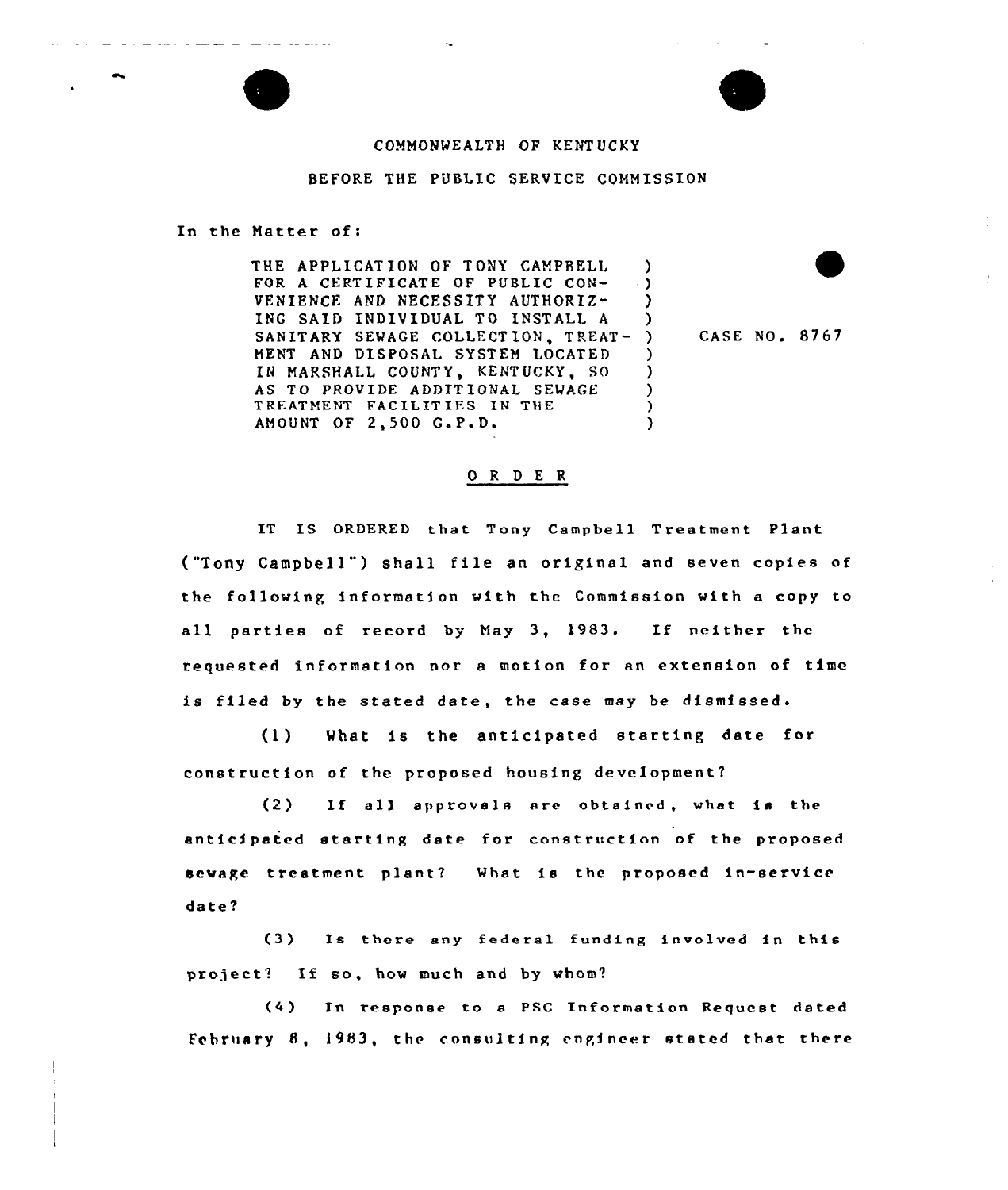were no legal or administrative fees anticipated for the proposed project. The consulting engineer also stated that engineering fees, etc., would be included in the sale of the lots. Also in the application it was stated that the coat of the plant would be included in the sale of thc lots. Provide <sup>a</sup> listing of exactly what costs are included in the sale of the lots and thc dollar amounts involved.

 $\blacktriangle$ 

(5) In the application the annual operation and maintenance expenses were estimated to be \$5,340 which equates to a bill of approximately \$56 per month for each home. In response to 'the PSC's Information Request dated February 8, 1983, the annual operation and maintenance expenses were re-estimated to be \$1,350 which equates to a bill of approximately \$14 per month for each home. The majority of this reduction in expenses is due to the fact that Mrs Campbell or one of his employees would perform the necessary maintenance at no charge. Did the engineer make these estimates for 0&M expenses? How much time pcr day will Mr. Campbell or one of his employees spend operating and maintaining this plant? What is the value of Mr. Campbell's or one of his employee's services for operating and maintaining this plant? What happens to the O&M expenses if and when Mr. Campbell cannot afford to perform the operation and maintenance at no cost? What happens to the O&M expenses if and when Mr. Campbell sells the plant? Will a sinking fund be established to pay for the annual 0&M expenses? If

 $-2-$ 

للمنفقات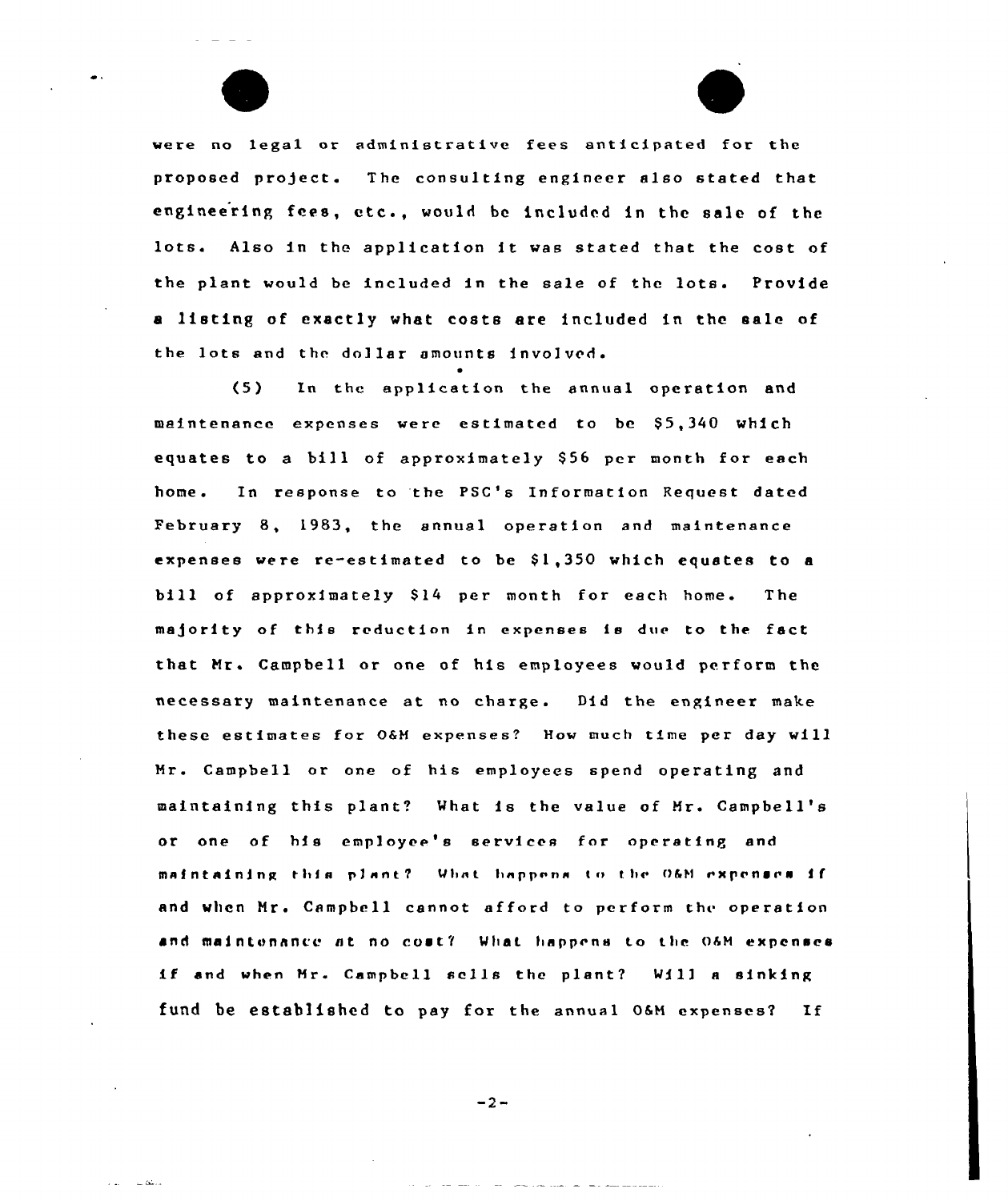not, what. is the source of the revenue to pay Hr» Campbell or one of his employees for maintaining this plant?

(6) In response to the PSC's Information Request of February 8, 1983, it was stated that either Mr. Campbell or one of his full-time employees would be certified as <sup>a</sup> Treatment Plant Operator. Is Nr. Campbell or one of his employees certified as <sup>a</sup> Treatment Plant Operator now? If not, has Mrs Campbell inquired as to the education and experience required, training time involved, etc., to be certified by the Department for Yatural Resources as <sup>a</sup> Treatment Plant Operator? Is Nr. Campbell aware that if the proposed plant receives all necessary approvals and he or one of his employees is not certified when the plant is ready for operation, he will have to contract for <sup>a</sup> certified operator until such time as he or one of his employees is certified?

(7) Were any of the following alternatives to an extended aeration sewage treatment plant considered?

- (A) Cluster Septic Tank System in conjunction with a Mound System.
- (B) Cluster Septic Tank System in con/unction with an Evapotranspiration Bed.
- (C) Cluster Septic Tank System in conjunction with a Sand Filter and Disinfection Tank.
- (D) Cluster Gravity Sewage System in conjunction with a Holding Tank and contract disposal.

 $-3-$